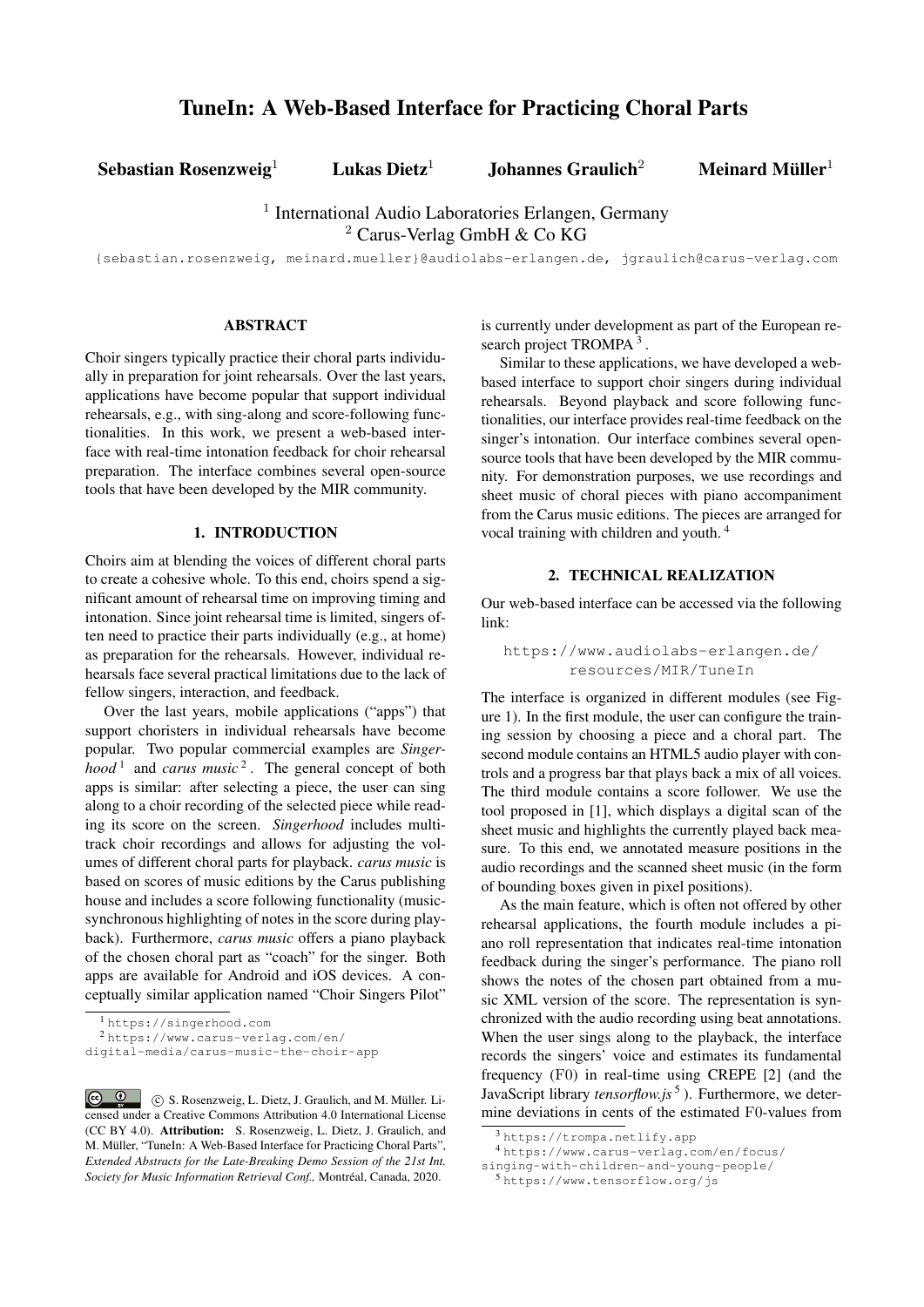

<span id="page-1-0"></span>Figure 1. Web-based interface for practicing choral parts on the example of the piece "Come on, sing with me now" composed by Werner Rizzi, which is part of the Carus songbook *SingSangSong III*.

the MIDI center frequency. Since the piano accompaniment prevents the choir from drifting in intonation in the chosen recordings, the computed deviations can serve as an indicator for the intonation quality of the singer's performance. The singer's F0-trajectory and the color-coded deviations are visualized superimposed with the piano roll representation (red: positive deviation, blue: negative deviation). The singer can download the performance as an image or the estimated F0-trajectory as a CSV file for later analysis.

### 3. CONCLUSIONS

Seen individually, the utilized tools are not novel. However, their combination to a web-based, platformindependent interface with intonation feedback can be beneficial for choir singers during individual rehearsals. The modular structure of the interface and the usage of open source tools simplifies expanding functionality and repertoire in future work. Furthermore, our interface can serve as a starting point for exploring different (multitrack) audio players and score following techniques as well as a platform for interactive evaluation of F0-estimation algorithms.

## 4. ACKNOWLEDGEMENTS

We thank Vlora Arifi-Müller for helping with the annotations. This work has been supported by the German Research Foundation (DFG MU 2686/12-1) and stems from a collaboration with Technische Hochschule Nürnberg Georg Simon Ohm. The International Audio Laboratories Erlangen are a joint institution of the Friedrich-Alexander-Universität Erlangen-Nürnberg (FAU) and Fraunhofer Institute for Integrated Circuits IIS.